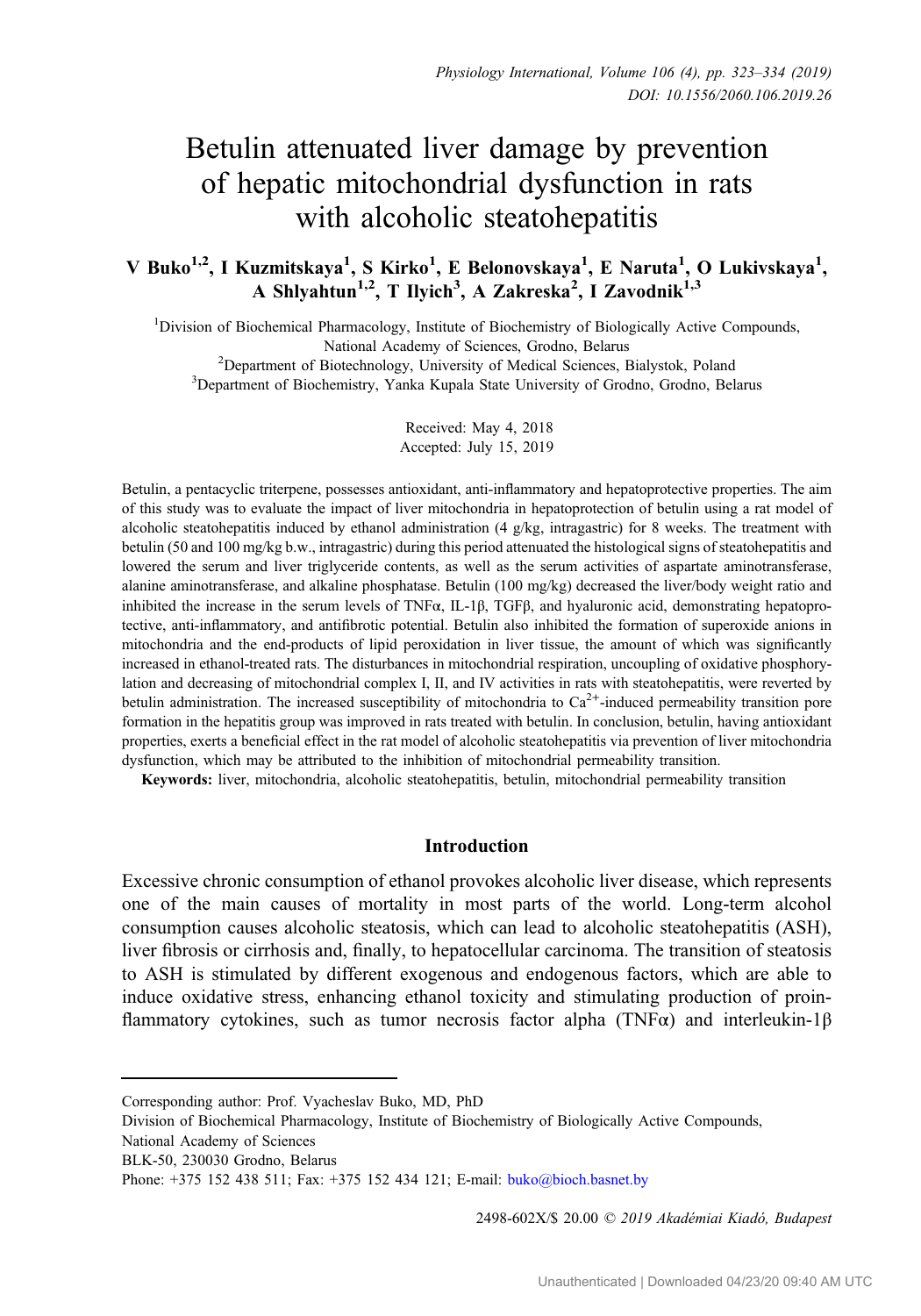(IL-1β) ([19\)](#page-11-0). Activated by ethanol-induced oxidative stress, associated with reactive oxygen species (ROS) production by the mitochondrial respiratory chain, these cytokines trigger inflammation and apoptosis in the liver, which, in turn, promotes transition from steatosis to steatohepatitis. Disturbances in mitochondrial structure and functions are recognized as the earliest signs of liver damage by ethanol and contribute to the progress of alcoholic liver disease from steatosis to steatohepatitis [\(38](#page-11-0)). On the other hand, ethanol-stimulated ROS production promotes lipid peroxidation, with the end-products disturbing oxidative phosphorylation [\(5](#page-10-0)) and modifying mitochondrial DNA-encoding subunits of the electron-transport chain, which further amplifies ROS production. For therapeutic intervention to be successful, this vicious circle should be disrupted. Therefore, mitochondria are potential targets for prevention and treatment of ASH. The key role of oxidative stress in the pathogenesis of ASH suggests antioxidative treatment to be beneficial in the above pathology ([28](#page-11-0)).

During the past decades, a lot of attention was drawn to the application of natural antioxidants (alone or in combination with pharmacological drugs) as potential therapeutic agents for the treatment of fatty liver diseases [\(14](#page-11-0)).

Betulin [lup-20(29)-ene-3, 28-diol] is a pentacyclic triterpene, which is widely distributed in many plants. In birch bark extracts, the contents of betulin can vary from 54% to 82% of dry weight [\(31](#page-11-0)). Betulin acts as a direct scavenger of free oxygen radicals ([34\)](#page-11-0). The antioxidant and anti-inflammatory properties of betulin [\(17](#page-11-0)) may be responsible for several pharmacological effects of this triterpen, including its hepatoprotective action [\(18](#page-11-0)).

The data on betulin effects in alcoholic liver damage are poorly presented in the current literature. Betulin ameliorated liver damage in mice with acute alcohol intoxication ([36\)](#page-11-0) where the beneficial effect of betulin on triglyceride accumulation in the liver is related to downregulation of SREBP-1c gene expression. In mice, fed with an ethanol-containing diet for 10 days, betulin decreased serum triglyceride content and improved liver histology [\(4](#page-10-0)). The authors proposed that the lipid-lowering effect of betulin could be realized not only through SREBP-1-mediated signaling, but also via the protein sirtuin 1, which exerts a marked effect on mitochondrial function [\(33](#page-11-0)). Mitochondria-associated mechanisms are also implicated in the antitumor effect of betulin  $(16)$  $(16)$  and in betulin protection against cadmiuminduced cell damage [\(26](#page-11-0)).

Based on these data, we proposed that betulin, protecting the liver in acute alcohol intoxication  $(36)$  $(36)$  and at the earlier stage of alcoholic steatosis  $(4)$  $(4)$ , can be a promising hepatoprotector also at the advanced stages of alcoholic liver disease and ASH, and its beneficial effect can be connected with an improvement of liver mitochondrial function damaged by long-term alcohol intoxication. Therefore, this study was designed to evaluate the hepatoprotective effect of betulin, isolated, and purified in our laboratory from stem bark of birch (Betula pendula Roth.) ([10\)](#page-10-0), on experimental ASH through correction of ethanolinduced alterations in hepatic mitochondrial function.

## Materials and Methods

## Chemicals

Kits for serum marker enzyme activities were from LaChema (Brno, Czech Republic). Commercial ELISA kits for TNF $\alpha$ , the transforming growth factor beta (TGFβ), and IL-1β determination were obtained from R&D Systems GmbH (Wiesbaden, Germany). The kit for measurement of hyaluronic acid was obtained from Wuhan USCN Sciences Co., Ltd. (Wuhan, China). Hypromellose (hydroxypropylmethylcellulose) was obtained from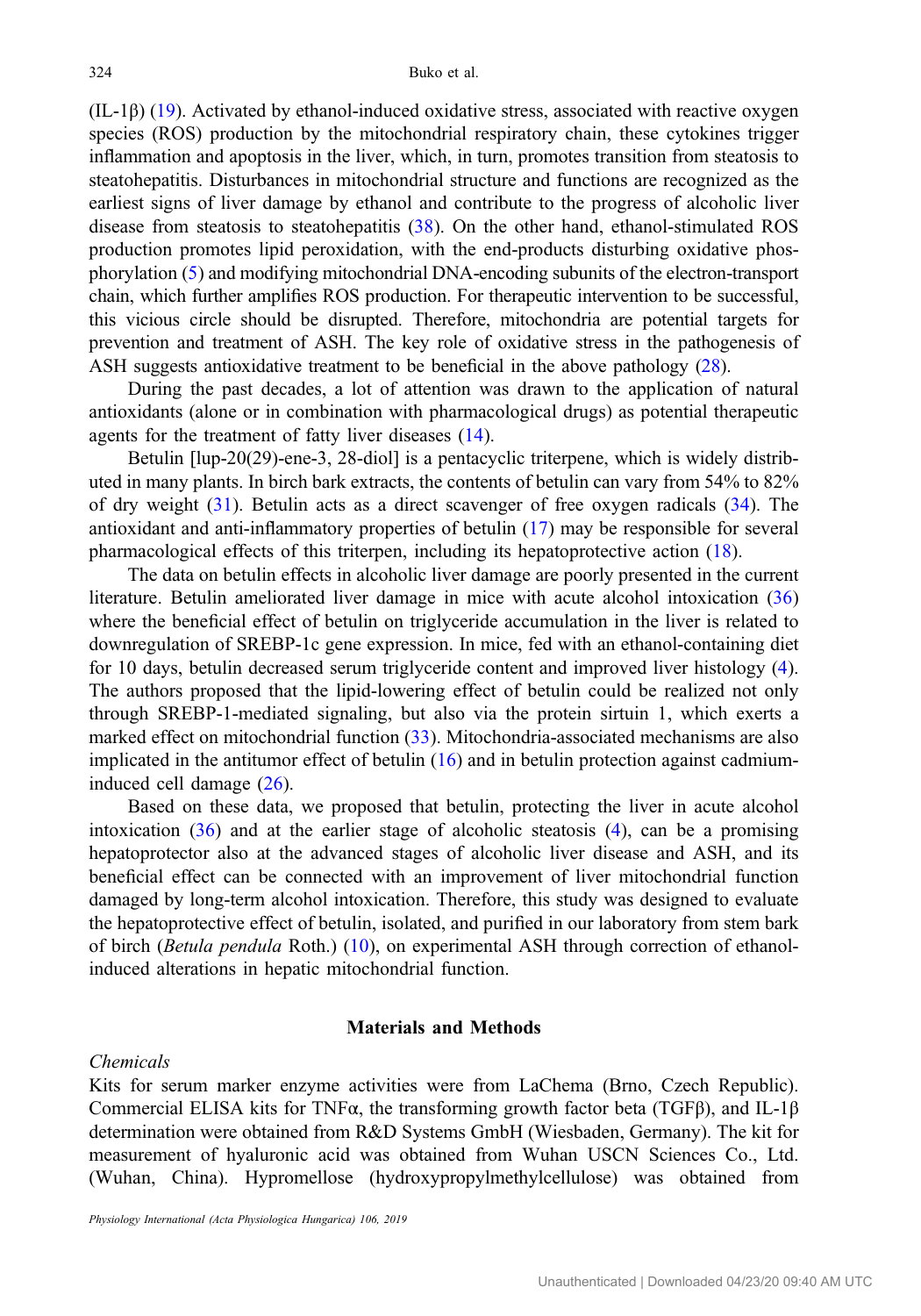Shin-Etsu Chemical Co., Ltd. (Tokyo, Japan). All other chemicals were obtained from Sigma-Aldrich (St. Louis, MO, USA). Organic solvents were of analytical grade and used without further purification.

# Isolation and characterization of betulin

The stem bark of birch (B. pendula Roth.) was collected from Pyshki forest of Grodno Regional Forestry, Belarus. The plant was authenticated by comparing with the herbarium specimen at the Institute of Experimental Botany, National Academy of Sciences, Minsk, Belarus (MSK).

The outer layer of the bark was dried in an oven at  $100\degree\text{C}$  to a constant weight, powdered, and then betulin was extracted with 95% ethanol using a continuous extraction technique. The crude extract was purified by double recrystallization from undecane. Betulin was isolated as a white fine crystalline solid, with melting point  $257 \degree C$ . The purity of the isolated betulin was 98.9%, as estimated by reverse phase HPLC using an Agilent 1200 HPLC system (Santa Clara, USA) equipped with a diode array detector. Chromatographic separation was achieved using a Zorbax RX C18 column 5 μm,  $3.0 \times 150$  mm (PN 883967-302), using a mobile phase of 100% acetonitrile, and a detection wavelength of 210 nm. The injection volume was 10 μl of each sample diluted with acetonitrile to approximately 0.5 mg/ml. The data obtained were processed using the Agilent ChemStation B03.04 software (Santa Clara, USA).

## Animal experiments and sampling

The care, use, and procedures performed in this experiment were approved by the Ethic Committee of the National Academy of Sciences, Belarus (protocol no.: 29/16 of May 23, 2016) and complied with the European Convention for the Protection of Vertebrate Animals Used for Experimental and Other Scientific Purposes and the NIH guide for the Care and Use of Laboratory Animals (NIH publication no. 80-23; revised 1978).

Male albino Wistar rats with the initial body weight ranging from 200 to 230 g were used in this study. During 8 weeks, rats from all the groups were fed on a standard laboratory diet and had free access to tap water. The animals were divided into four groups (eight rats per group). Group 1 (control): rats received saline. Group 2 (EtOH): rats received ethanol (30%, vol/vol) via gastric tube (4 g/kg, between 9:00 and 10:00 a.m.) throughout the experiment (8 weeks). Group 3 (Bet 50): rats received betulin (50 mg/kg, between 4:00 and 5:00 p.m.) plus ethanol. Group 3 (Bet 100): rats received betulin (100 mg/kg, between 4:00 and 5:00 p.m.) plus ethanol. Betulin was suspended in 0.8% hypromellose before the intragastric administration.

The severity of alcoholic liver damage in animal modeling is dependent on the duration and dosage of the consumed ethanol. Since administration of the generally accepted liquid ethanol-containing Lieber–DeCarli diet for 4–12 weeks induces only mild liver injury with steatosis and low-grade liver inflammation [\(23](#page-11-0)), we applied intragastric administration of ethanol for 8 weeks to induce a more advanced stage of alcoholic liver disease. Earlier, we demonstrated that the chronic administration of ethanol (4 g/kg) effectively provoked advanced alcoholic liver damage ([21\)](#page-11-0). The hepatoprotective dosage of betulin was chosen on the basis of the literature data ([36\)](#page-11-0).

The rats were decapitated under pentobarbital anesthesia after 12-h starving. Blood samples were collected and serum was obtained by centrifugation at  $3,000 \times g$ . Liver samples for histopathological examination were taken from the left lobe. Part of the liver was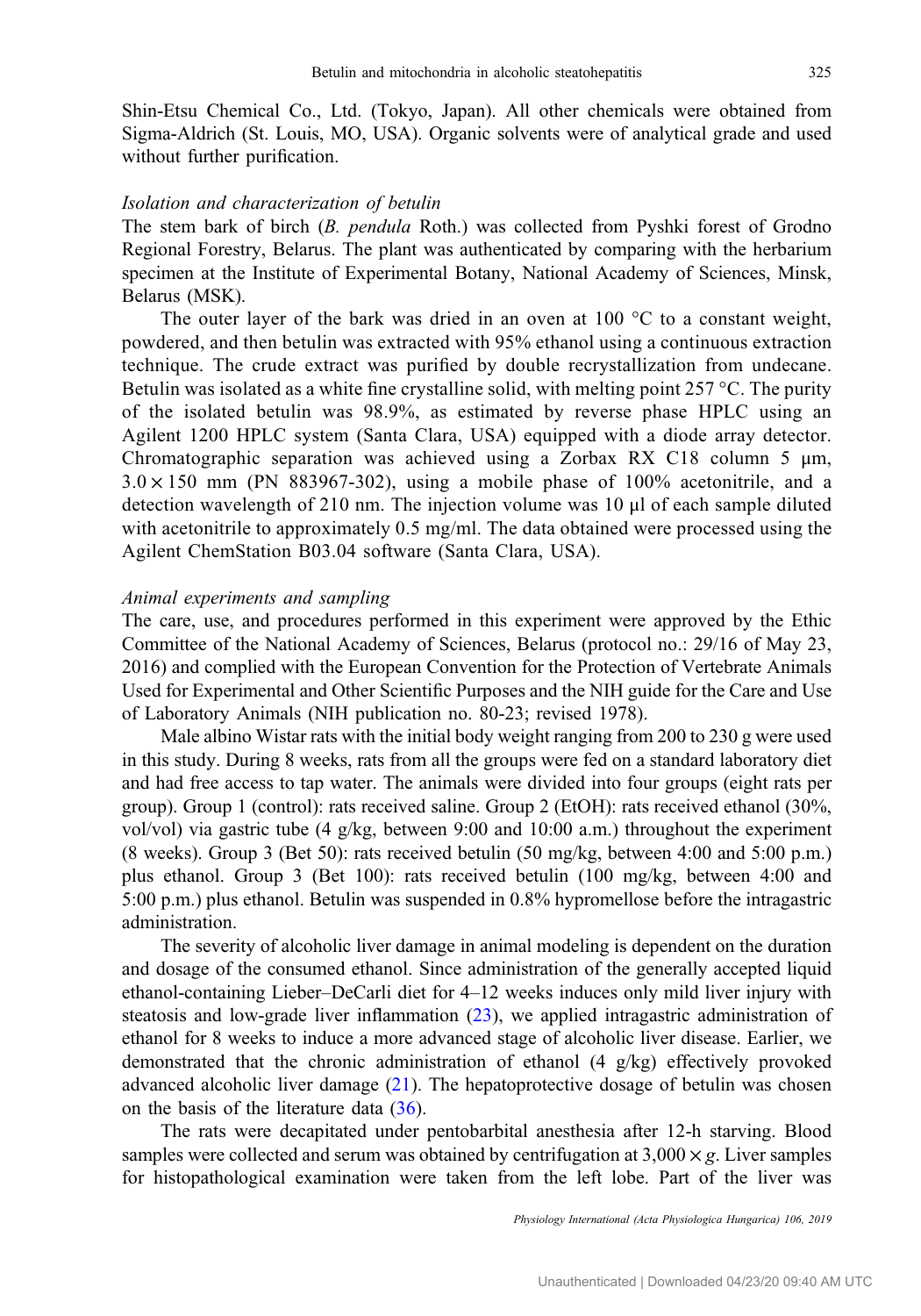immediately used for isolation of mitochondria. The remaining liver cubes were frozen in liquid nitrogen for further biochemical investigations.

# Liver histopathology

Liver samples were randomly selected, fixed in Bouin's solution, and embedded in paraffin wax. Histological sections were prepared and stained with hematoxylin and eosin. Other liver samples were fixed in Becker solution for histochemical lipid determination. Cryostat sections were fixed and stained with Sudan Black. Tissue sections were imaged in an Olympus CX-41 light microscope (Olympus, Tokyo, Japan) using a 40× objective and the digital images were captured with an OlympusС-5060 camera (Olympus, Japan). The square of the Sudan Blackstained area was measured by computer-assisted morphometry using the ImageJ morphometric analysis software (NIH, USA). Liver slides stained with hematoxylin–eosin were examined to evaluate the hepatic inflammatory infiltration under a light microscope with high-power fields (200×). We registered inflammatory foci consisting of three and more cells in 10 fields of view.

## Isolation of rat's liver mitochondria

Mitochondria were isolated from rat's liver by differential centrifugation [\(13](#page-10-0)). We used an isolation medium containing 0.125 M of KCl, 0.05 M of sucrose, 0.01 M of Tris-HCl, 0.0025 M of  $KH_2PO_4$ , 0.005 M of MgSO<sub>4</sub>, and 0.0005 M of EDTA, pH 7.4.

## Measurement of mitochondrial respiration rate

Mitochondrial respiration was measured at 25 °C using a Clark oxygen electrode as we described earlier [\(22](#page-11-0)). The oxygen consumption rates in respiratory state 4  $(V_4)$  and ADP-stimulated (0.3 mmol/L) state 3  $(V_3)$  were monitored using as substrates pyruvate  $(10 \text{ mmol/L})$  + malate  $(2.5 \text{ mmol/L})$  to study NADH-linked respiratory pathway, or succinate  $(10 \text{ mmol/L})$  + rotenone  $(5 \text{ mmol/L})$  to study FADH<sub>2</sub>-dependent respiration. The respiratory control ratio (RCR) equal to the ratio of respiratory rates ( $V_3/V_4$ ) of mitochondria in state 3 and state 4 and the coefficient of phosphorylation (ADP/O ratio – the amount of ATP produced per total O consumed) were calculated.

## Measurement of respiratory chain complex activities

Complex I and II activities were evaluated as NADH dehydrogenase and succinate dehydrogenase activities and measured as described by Singer ([29](#page-11-0)). The activity of Complex IV (cytochrome c oxidase) was assessed by the absorbance of reduced cytochrome  $c$  at 550 nm ([37](#page-11-0)).

## Mitochondrial swelling determination

 $Ca<sup>2+</sup>$ -induced swelling of isolated respiring mitochondria was measured, as we recently described [\(12](#page-10-0)). Briefly, the extent of the mitochondrial permeability transition (MPT) pore formation in mitochondrial suspension was determined from the absorbance at 520 nm and 25 °С using a buffer containing 0.25 М of sucrose, 0.02 М of Tris-HCl, and 0.001 М of  $KH<sub>2</sub>PO<sub>4</sub>$ , pH 7.2. Isolated mitochondria (0.5 mg of protein/ml) were added to the medium containing respiratory substrate (5 mM of succinate). After 5 min,  $Ca^{2+}$  ions (40  $\mu$ M) were added, and the rate  $(\Delta D^{520}/\text{min})$  of the termination phase of swelling was measured. At the end of the measurements, the uncoupler FCCP  $(0.5 \mu M)$  was added to the mitochondria to control the completion of the MPT process. To evaluate the effect of cyclosporine A (CsA), an inhibitor of MPT pore formation on mitochondrial swelling, the mitochondria were pretreated with 2  $\mu$ M of CsA at 25 °C for 3 min.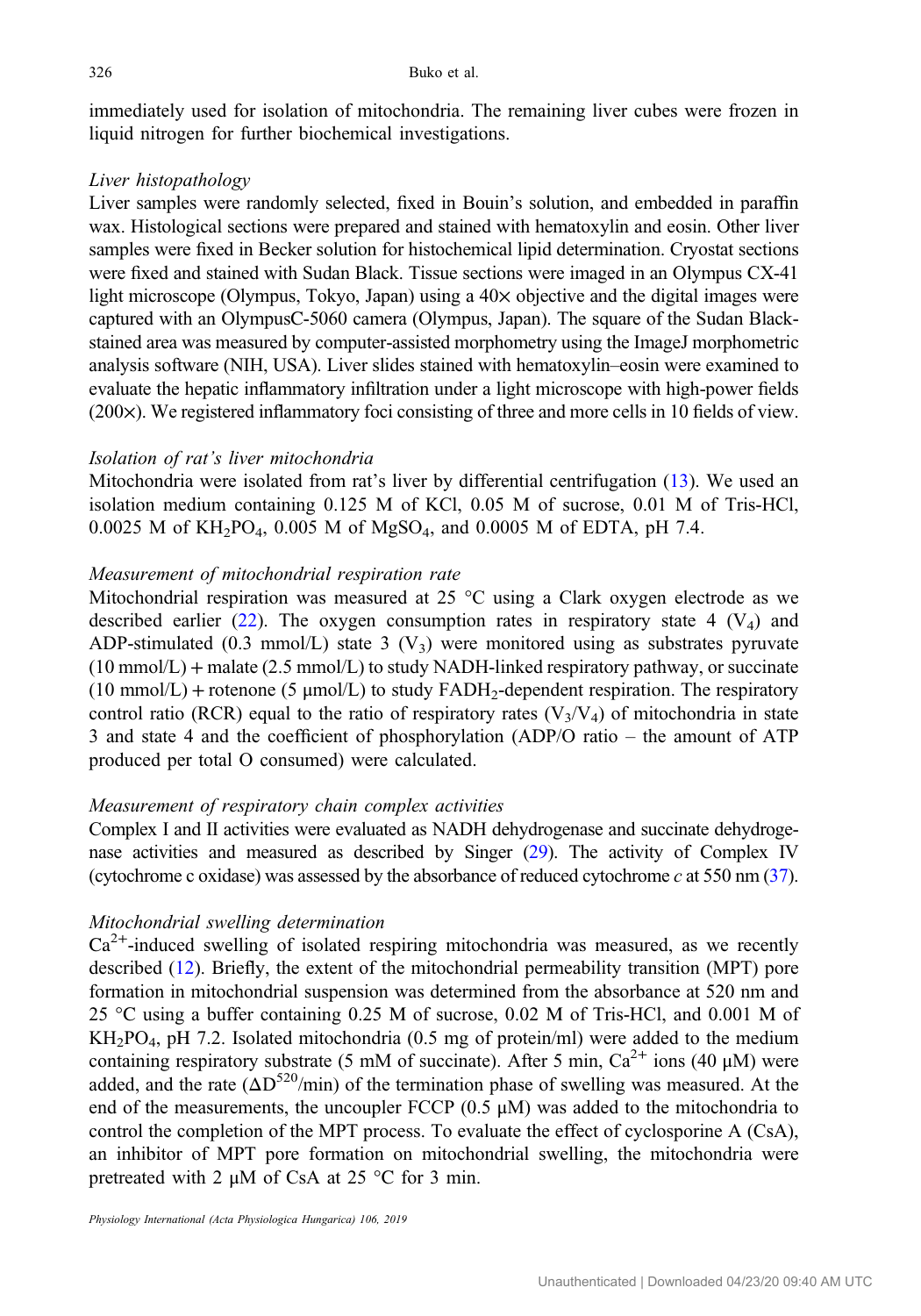## Biochemical analysis

The activities of the serum markers, alanine aminotransferase (ALT), aspartate aminotransferases (AST), and alkaline phosphatase were measured using standard commercial kits from Lachema (Brno, Czech Republic) according to the manufacturer's instructions and reported as IU/L. ROS generation in mitochondria was measured by NADPH-induced chemiluminescence enhanced by lucigenin, a chemiluminogenic probe for detecting superoxide anions [\(16,](#page-11-0) [24](#page-11-0)). Chemiluminescence intensity was expressed as counts per minute per milligram of protein.

The end-products of lipid peroxidation in liver tissue were measured as thiobarbituric acid-reacting substances (TBARS) ([8\)](#page-10-0) and expressed as nmol per g of liver tissue. The hepatic reduced glutathione (GSH) level was assessed by the improved 5,5′-ditiobis-(2-nitrobenzoic acid) method [\(1](#page-10-0)) and was expressed as μmol per g of tissue.

Liver and serum triglycerides were measured by routine methods using the commercial kit according to the manufacturer's instructions. The serum TNF $\alpha$ , IL-1 $\beta$ , TGF $\beta$ , and hyaluronic acid were measured by ELISA techniques using the appropriate kits. Protein concentrations in liver tissue and mitochondria were determined by the method of Lowry et al. ([20\)](#page-11-0).

#### Statistical analyses

All the data are expressed as the mean  $\pm$  standard deviation (M  $\pm$  SD). The data were analyzed statistically by the one-way analysis of variance (GraphPad Prism software v.5.0; San Diego, CA, USA) using the post-hoc analysis with Tukey's test. The level of significance was considered at  $p < 0.05$ .

## Results

## Hepatoprotective and anti-inflammatory effects of betulin

Rats administered with ethanol had a significantly higher mean body weight and mean liver weight compared to the control group (Table [I\)](#page-5-0). The treatment with betulin did not affect body weight, but the higher dose (100 mg/kg) of betulin decreased the liver weight with statistical significance. Calculating liver/body weight ratio, we found that only this dose of betulin results in a decrease of this steatosis marker [\(35](#page-11-0)) as compared to the alcoholadministered rats.

The histological evaluation of control livers showed the expected normal architecture without pathological signs (Fig. [1A\)](#page-5-0). The long-term administration of ethanol caused steatohepatitis, which was characterized by macro- and microvesicular steatosis, multifocal lymphocytic infiltration, and scattered parenchimal cells with ballooning degeneration (Fig. [1B\)](#page-5-0). The morphometric evaluation of Sudan Black-stained liver preparations showed an increase in the relative square of the sudanophylic area on the alcohol-treated rat liver preparations (approximately 4.3-fold; Fig. [1F](#page-5-0); Table [I\)](#page-5-0). The number of inflammation foci in this group exceeded 10 per field of view (Table [I\)](#page-5-0).

The treatment of alcohol-administered rats with betulin, especially with its high dose (100 mg/kg), essentially alleviated these pathological changes in the liver (Fig. [1C,](#page-5-0) [D\)](#page-5-0). The sizes of lipid vacuoles were much smaller compared to those in rats treated with ethanol alone. The morphometric evaluation of liver slices stained with Sudan Black B indicated a decrease of neutral lipid accumulation in the liver of rats treated with the higher dose of betulin (100 mg/kg). The number of inflammatory foci was significantly decreased under the influence of both the doses of betulin.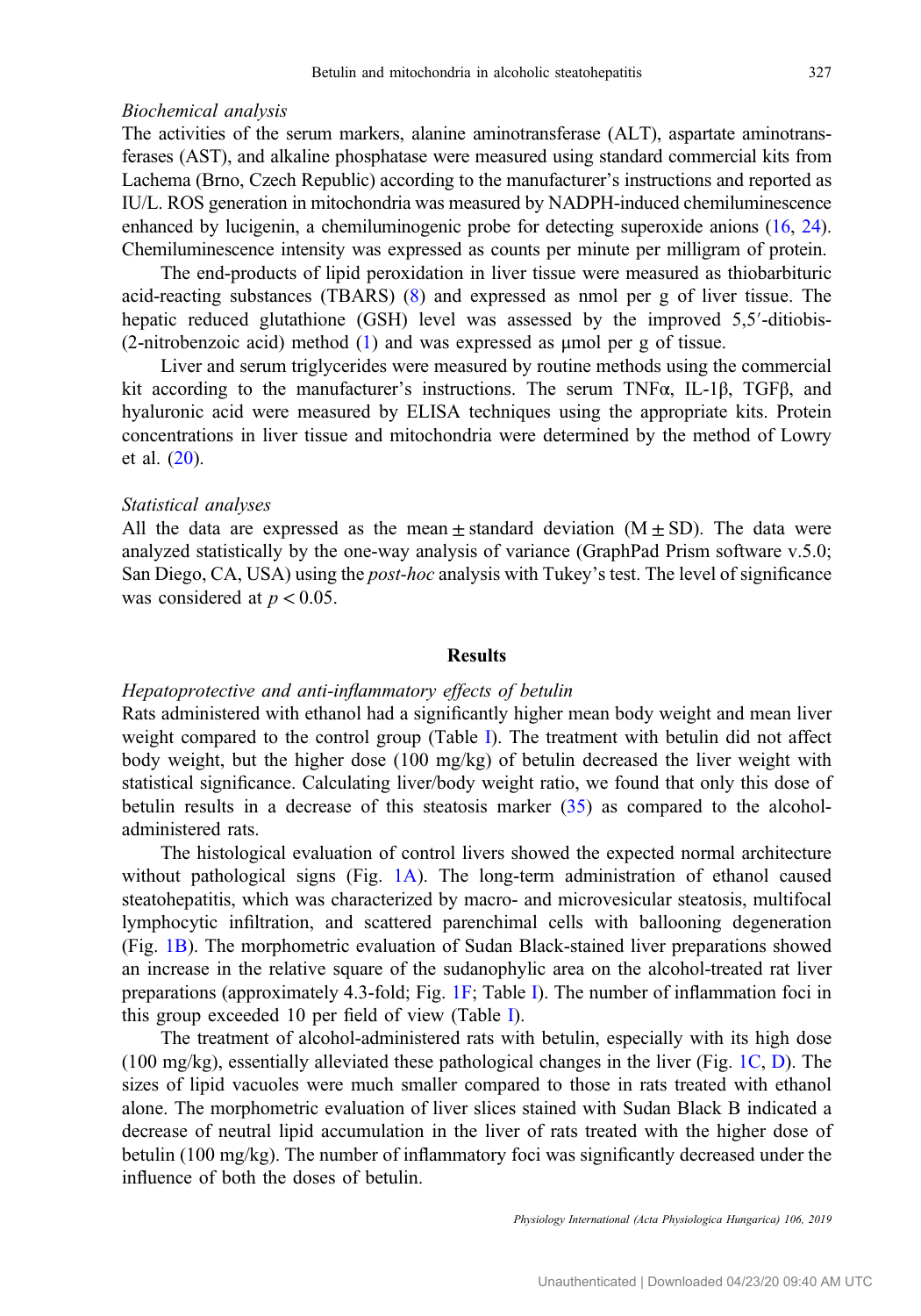#### <span id="page-5-0"></span>328 Buko et al.

|                                           | Control          | ASH                          | $ASH + betulin$ ,<br>$50 \; \text{mg/kg}$ | $ASH + betulin$ ,<br>$100$ mg/kg |
|-------------------------------------------|------------------|------------------------------|-------------------------------------------|----------------------------------|
| Body weight (g)                           | $329.4 \pm 16.3$ | $293.1 + 16.9^{\circ}$       | $281.9 \pm 16.0^a$                        | $286.3 \pm 27.9^{\circ}$         |
| Liver weight $(g)$                        | $8.80 \pm 0.67$  | $9.94 \pm 0.86^a$            | $9.15 \pm 0.66$                           | $8.27 \pm 1.13^b$                |
| Liver/body weight ratio $(\%)$            | $2.67 \pm 0.11$  | $3.42 \pm 0.24$ <sup>a</sup> | $3.1 \pm 0.19^a$                          | $2.88 \pm 0.14^{ab}$             |
| Sudanophylic area (%)                     | $2.34 \pm 0.59$  | $9.67 \pm 2.01^a$            | $8.63 \pm 1.64^{\circ}$                   | $8.08 \pm 2.30^{\circ}$          |
| Inflammatory foci (number)                | n.d.             | $10.3 \pm 0.76$              | $7.1 \pm 1.21^{\rm b}$                    | $6.8 \pm 0.84^b$                 |
| Liver triglycerides, $mg/g$<br>wet tissue | $1.21 \pm 0.11$  | $3.45 \pm 0.69^{\rm a}$      | $2.85 \pm 0.65^{ab}$                      | $2.33 \pm 0.42^{ab}$             |

Table I. Body and liver weights, relative liver weight, liver morphometric data, and triglyceride content in rats with alcoholic steatohepatitis treated with betulin

The data are presented as means  $\pm$  SD. Morphometric evaluation of the square of sudanophylic area (Sudan Black/ total area  $\times$  100) for a mean of 12 pictures for each slide. The number of inflammatory foci per field of vision for a mean of eight pictures for each slide. n.d.: not detected.

Significant difference ( $p < 0.05$ ): <sup>a</sup>vs. that of the Control group; <sup>b</sup>vs. that of the ASH group



Fig. 1. Histological evaluation of the liver in betulin-treated rats with alcoholic steatohepatitis (ASH). Liver H&E staining:  $A -$  Control;  $B - ASH$ ;  $C - ASH +$  betulin, 50 mg/kg (ASH + Bt50);  $D - ASH +$  betulin, 100 mg/kg (ASH + Bt100); 400. The black arrow represents macrovesicular infiltration; the white arrow – inflammatory foci. H&E stained liver displaying normal liver architecture in the control group. The group administered with ethanol alone showed macro- and microvesicular steatosis, vacuolization and inflammatory foci. The signs of liver damage and degeneration were substantially reduced by betulin treatment, especially at the higher dose (ASH + Bt100). Liver Sudan Black B staining: E – Control; F – ASH; G – ASH + Bt50; H – ASH + ASH + Bt100; ×400. Stronger Sudan Black B staining intensity was observed in the ASH group, which was then slightly reduced subsequent to

betulin administration

The development of ASH in alcohol-treated rats was confirmed by biochemical data. The activities of the serum marker enzymes AST, ALT, and alkaline phosphatase were significantly elevated (Table [II\)](#page-6-0). Serum and liver triglyceride contents were markedly raised, which confirm enhanced accumulation of neutral lipids in the liver of the ethanol-treated group. The administration of ethanol substantially increased the serum levels of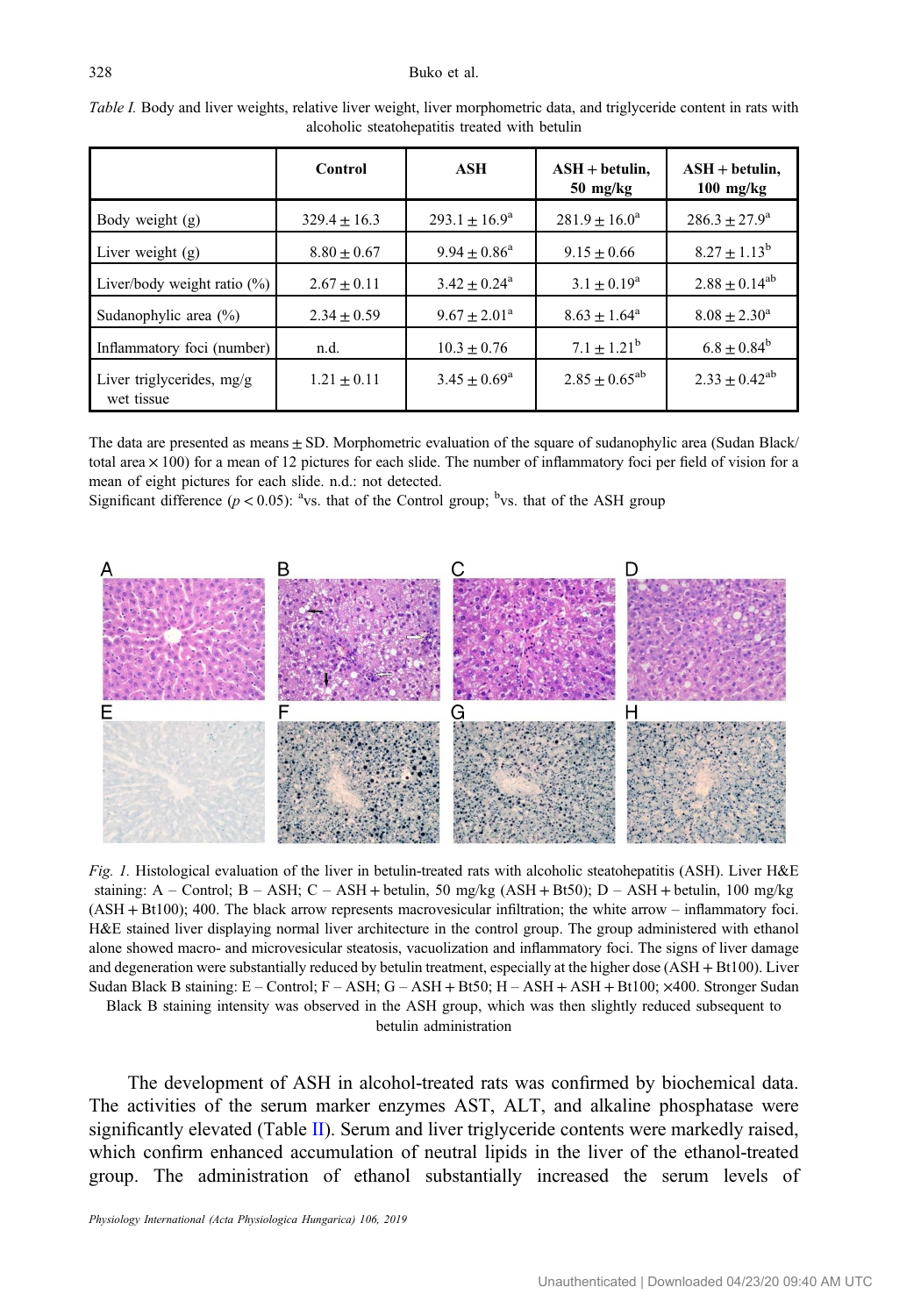<span id="page-6-0"></span>proinflammatory cytokines, TNFα and IL-1β, and fibrogenic markers, cytokine TGFβ, and hyaluronic acid.

The high dose of betulin (100 mg/kg) considerably decreased the activities of AST and ALT, whereas the activity of alkaline phosphatase remained unchanged as compared to the ethanol-treated group (Table II). The levels of both serum and liver triglycerides were lowered significantly and to the same extent after treatment with both betulin doses. Betulin (100 mg/kg) developed clear anti-inflammatory and antifibrotic effects, decreasing serum levels of TNFα, TGFβ, IL-1β, and hyaluronic acid with statistical significance (Table II).

#### Mitochondrial effects of betulin

The administration of ethanol decreased parameters characterizing mitochondrial respiration (RCR) using substrates for complex I (pyruvate + malate) and complex II (succinate + rotenone; Fig. [2A](#page-7-0), [B](#page-7-0)). The high dose of betulin (100 mg/kg) significantly elevated RCR in rats treated with ethanol when both the oxidizing substrates were used, whereas the lower dose (50 mg/kg) increased this parameter without statistical significance. The ADP/O ratio was significantly decreased in the alcohol-fed groups when both the respiratory substrates were added. The data obtained demonstrated a beneficial effect of betulin on this parameter. Both betulin doses considerably increased the ADP/O value in liver mitochondria with succinate-dependent respiration, whereas only the high dose of betulin (100 mg/kg) elevated this parameter up to the control value with statistical significance when pyruvate + malate were used as oxidizing substrates. The activities of the mitochondrial enzymes, such as NADH dehydrogenase (Complex I), succinate dehydrogenase (Complex II), and cytochrome c oxidase (Complex IV), were decreased in alcohol-treated rats (Fig. [2C](#page-7-0)–[E\)](#page-7-0). The treatment of rats from the ASH group with betulin dose-dependently activated NADH dehydrogenase and succinate dehydrogenase, whereas the activity of cytochrome  $c$  oxidase remained unchanged.

|                               | Control          | ASH                          | $\mathbf{ASH} + \mathbf{b}$ etulin<br>$(50 \text{ mg/kg})$ | $ASH + betulin$<br>$(100 \text{ mg/kg})$ |
|-------------------------------|------------------|------------------------------|------------------------------------------------------------|------------------------------------------|
| Triglycerides (mol/L)         | $2.06 \pm 0.269$ | $5.32 \pm 0.454^{\circ}$     | $4.61 + 0.350^{ab}$                                        | $4.20 \pm 0.282$ <sup>ab</sup>           |
| Alkaline phospatase<br>(IU/L) | $150 + 22$       | $378 + 93^{\rm a}$           | $303 + 89^{\rm a}$                                         | $288 + 74^{\rm a}$                       |
| AST $(IU/L)$                  | $67.3 \pm 11.30$ | $124.6 \pm 28.93^{\text{a}}$ | $102.0 + 23.81^{\circ}$                                    | $95.3 \pm 13.36^{ab}$                    |
| $ALT$ ( $IU/L$ )              | $48.2 \pm 10.51$ | $114.8 \pm 29.12^a$          | $91.8 + 25.38^{\rm a}$                                     | $80.0 \pm 32.46^{ab}$                    |
| TNF $\alpha$ (pg/ml)          | $62.3 \pm 13.8$  | $196.9 + 65.0^{\rm a}$       | $164.3 + 76.0^{\rm a}$                                     | $136.6 \pm 44.8^{ab}$                    |
| Il-1 $\beta$ (pg/ml)          | $17.2 \pm 3.14$  | $27.4 + 6.24$ <sup>a</sup>   | $22.8 + 6.10^a$                                            | $20.3 \pm 5.88^{\rm b}$                  |
| $TGF\beta$ (pg/ml)            | $321 \pm 51$     | $664 + 99^{\rm a}$           | $438 \pm 80$                                               | $369 \pm 59^{\rm b}$                     |
| Hyaluronic acid (ng/ml)       | $37.5 \pm 2.27$  | $60.6 \pm 9.30^a$            | $51.8 \pm 14.00^a$                                         | $35.3 \pm 10.80^{ab}$                    |

Table II. Serum markers in rats with alcoholic steatohepatitis treated with betulin

The data are presented as means ± SD. ALT: alanine; AST: aspartate aminotransferase; TNFα: tumor necrosis factor alpha; IL-1β: interleukin-1β; TGFβ: transforming growth factor beta; ASH: alcoholic steatohepatitis. Significant difference ( $p < 0.05$ ): <sup>a</sup>vs. that of the Control group; <sup>b</sup>vs. that of the ASH group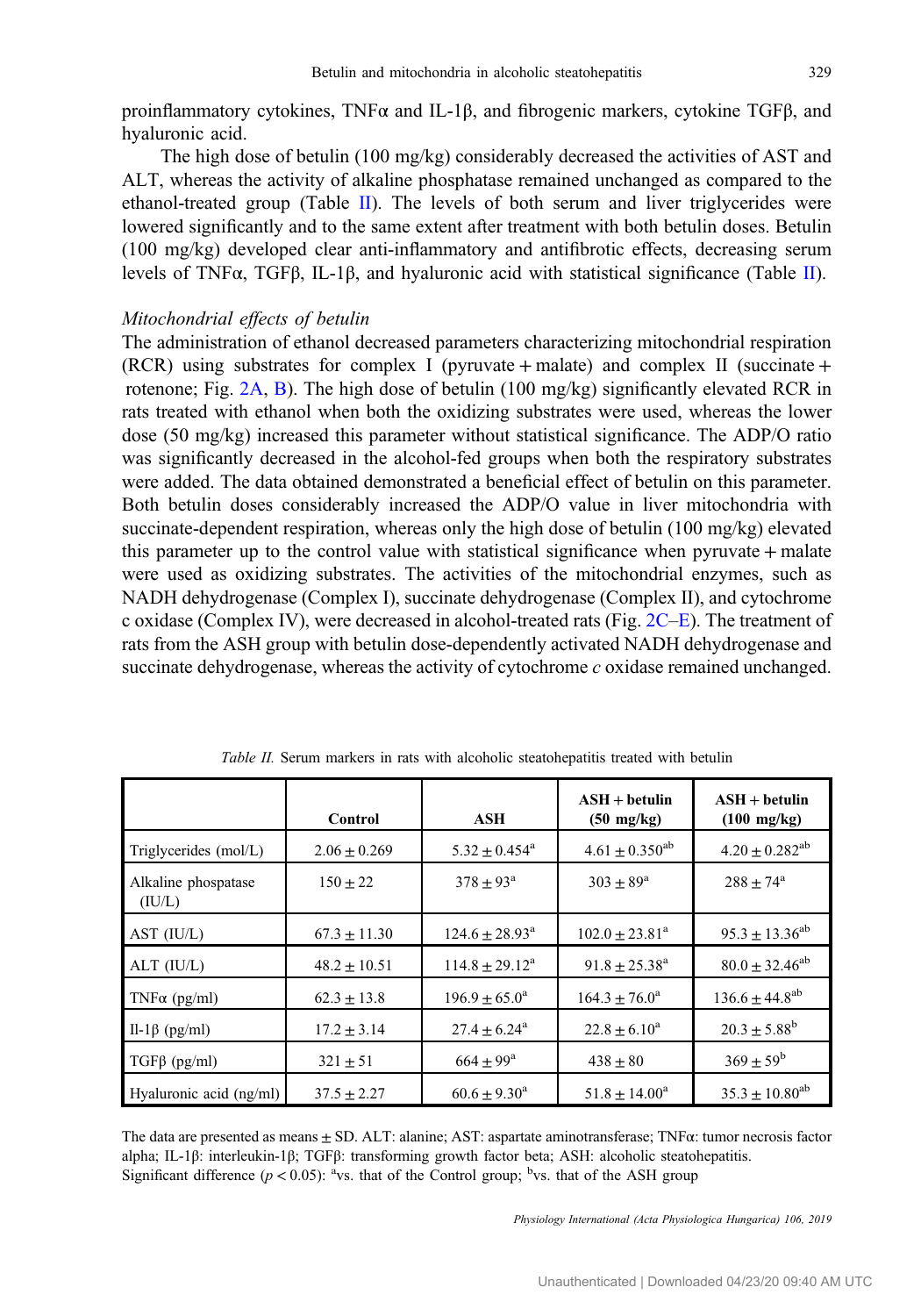<span id="page-7-0"></span>

Fig. 2. Liver mitochondrial respiration parameters, electron transport chain enzyme activities and  $Ca^{2+}$ -induced MPT rate. (A) The respiratory control ratio (RCR) calculated as the ratio of respiratory rates ( $V_3/V_4$ ) of mitochondria in state 3 and state 4 and the coefficient of phosphorylation (ADP/O ratio) with substrates for Complex I (pyruvate + malate); (B) RCR and ADP/O ratios with substrates for Complex II (succinate + rotenone); Mitochondrial respiration rates were determined as nmol  $O_2$ /min/mg protein. (C) Complex I activity (nmol NADH oxidized/min/mg protein); (D) Complex II activity (nmol succinate oxidized/min/mg protein); (E) Complex IV activity (nmol cytochrome c oxidized/min/mg protein). (F) Representative  $Ca^{2+}$ -induced swelling curves of rat liver mitochondria (MPT). The energized mitochondria swelling was registered as changes in the absorption of mitochondrial suspension at 520 nm. All the data are presented as means  $\pm$  SD. Mitochondria (0.5 mg protein/ml) were incubated in the following media: 0.25 M sucrose, 0.02 MTris-HCl and 0.001 M KH<sub>2</sub>PO<sub>4</sub>, pH 7.2, 5 mM succinate and the Ca<sup>2+</sup> ions (40 μM) were added at 25 °C. All the data are presented as means  $\pm$  SEM. Significant difference ( $p < 0.05$ ): <sup>a</sup>vs. that of the Control group; <sup>b</sup>vs. that of the ASH group

Figure 2F shows representative curves of rat's liver MPT induced by calcium ions (40 μM) in vitro. The calcium-induced MPT was prevented by CsA pretreatment. Chronic ethanol administration disturbed mitochondrial membrane stability and increased sensitivity to the accumulation of  $Ca^{2+}$  ions. The results obtained demonstrate that the treatment of ethanol-fed rats with both betulin doses (50 and 100 mg/kg) obviously inhibited  $Ca<sup>2+</sup>$ -induced liver mitochondrial swelling *in vitro*. The rate of liver mitochondrial swelling in ASH animals treated with the higher betulin dose was close to that observed in control rats.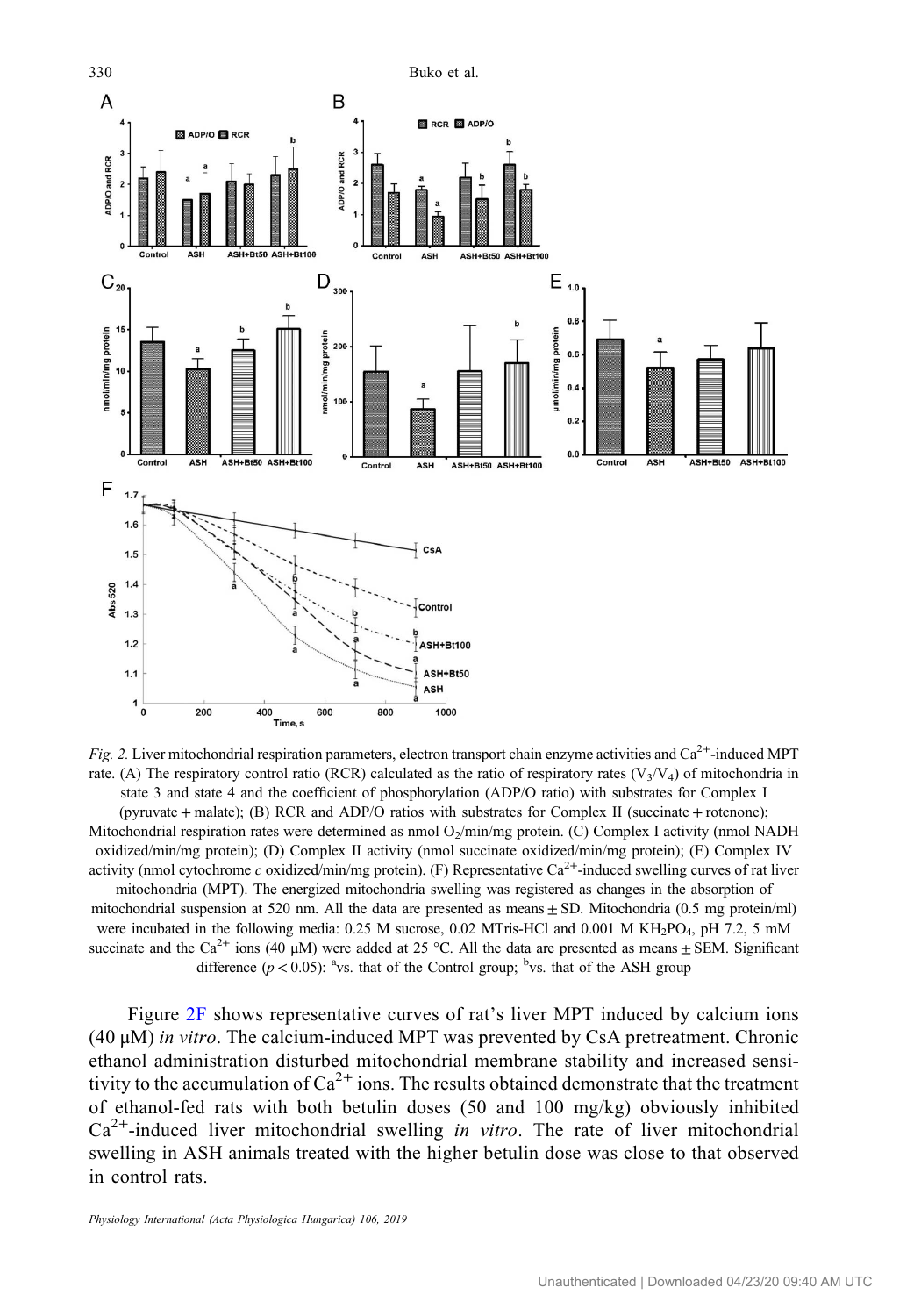## Effects of betulin on oxidative stress

The oxidative stress-related parameters measured were significantly increased in the ethanol-treated group. The lucigenin-enhanced chemiluminescence of mitochondria was appreciably higher in this group as compared to the controls, suggesting an increase in superoxide anion generation (nearly 3.4-fold; Fig. 3A). The TBARS content in liver tissue was elevated (Fig. 3B), whereas the reduced GSH level was lowered (Fig. 3C) with statistical significance in comparison with the control group.

As was suggested, the changes in the intensity of chemiluminescence with lucigenin indicated that the betulin-treatment dramatically inhibited mitochondrial superoxide anion production. This parameter decreased dose-dependently on exposure to betulin at doses of 50 and 100 mg/kg (more than two- and threefolds, respectively). Similarly, both betulin doses significantly decreased the TBARS content to the same extent (about 1.6-fold), whereas the GSH level was partially raised in the liver of the ASH rats after treatment with the higher betulin dose (100 mg/kg).

#### Discussion

We evaluated the hepatoprotective efficacy of two doses of betulin in experimental ASH induced by ethanol administration. The histological picture of the liver of the ethanol-treated group, which was characterized by macro- and microvesicular steatosis and inflammatory signs, coincided with the biochemical data showing increased activities of the serum marker enzymes. The development of steatosis in the liver of ethanol-administered rats was confirmed by the elevated ratio of liver/body weight, the square of sudanophylic staining, and the serum and liver triglyceride contents. The rise in levels of the key proinflammatory cytokines, TNF $\alpha$ , and IL-1 $\beta$  in the serum was consistent with the increase in inflammatory foci in the liver, which indicates development of the signs of hepatitis. The increased fibrogenic markers, serum TGFβ and hyaluronic acid values, indicated a tendency of increasing fibrogenesis in the liver of ethanol-treated rats, which is characteristic of ASH. Thus, the development of ASH in the ethanol-treated group was evident from the above histological and biochemical evaluation.



Fig. 3. Effect of betulin on ROS generation in liver mitochondria, TBARS and GSH content in liver tissue of rats with ASH. (A) The lucigenin-enhanced chemiluminiscence of mitochondria; (B) Thiobarbituric acid reactive substances in liver tissue; (C) Reduced glutathione content in liver tissue. The figures demonstrate significant radical scavenging and antioxidant efficacy of betulin. All the data are presented as means  $\pm$  SD. Significant difference  $(p < 0.05)$ : <sup>a</sup>vs. that of the Control group; <sup>b</sup>vs. that of the ASH group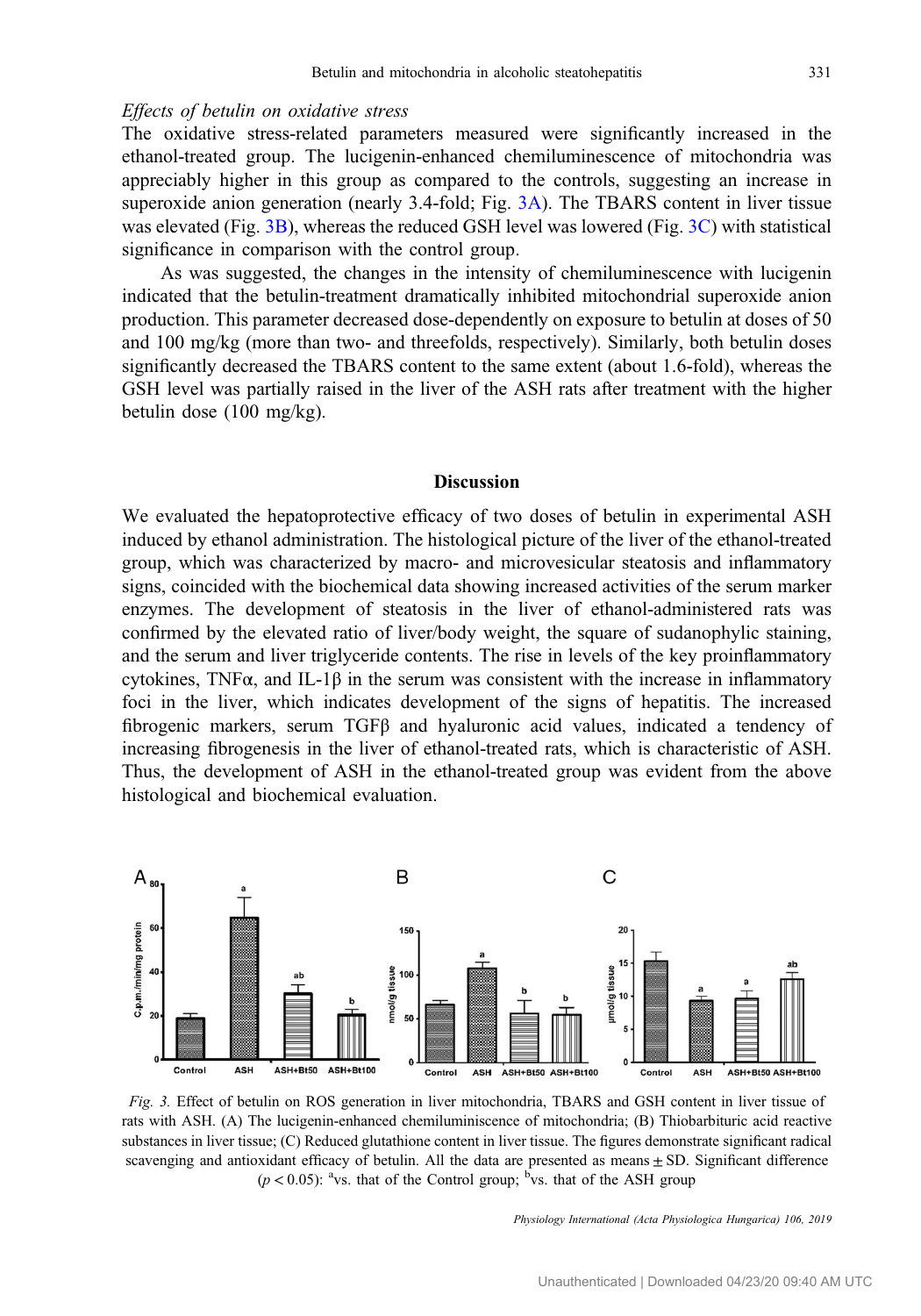Our present findings first suggest that betulin at the dose of 100 mg/kg b.w. can prevent progression of steatosis as well as inflammatory and fibrogenic responses in the liver of rats chronically administered with ethanol. The treatment of alcohol-administered rats by this dose of betulin substantially ameliorated the histological signs of steatosis in the liver, which significantly decreased the liver/body weight ratio and triglyceride contents in the serum and the liver, whereas the sudanophylic area in liver slides was lowered, but without statistical significance. The higher dose of betulin (100 mg/kg) showed clear anti-inflammatory properties, decreasing the number of inflammatory foci in the liver and the serum content of proinflammatory cytokines. The lowered content of serum fibrogenic markers, the main profibrogenic cytokine TGFβ, and hyaluronic acid can indicate the antifibrotic activity of betulin. However, similar effects of betulin at a dose of 50 mg/kg b.w. were significantly less expressed as compared to the higher dose of betulin.

Progression of ASH is stipulated by many factors, most important among them being oxidative stress [\(3](#page-10-0)) and enhanced formation of lipid peroxidation end-products, which cause hepatocyte toxicity [\(9](#page-10-0)).

Mitochondrial dysfunction is associated with oxidative damage, calcium dyshomeostasis, defective ATP synthesis, or induction of the MPT pore [\(25](#page-11-0), [30\)](#page-11-0) and is considered as one of the earliest manifestations of alcoholic liver injury [\(38](#page-11-0)). Increased ROS production and its consequences, such as GSH depletion, modification of proteins with end-products of lipid peroxidation, damage of mitochondrial membranes, etc., is major events associated with mitochondrial dysfunction in alcoholic liver diseases [\(5](#page-10-0)). We demonstrated that, in the liver of rats, long-term administration of ethanol caused mitochondrial abnormalities characterized by a dramatic increase in mitochondrial superoxide anion production (around 3.5-fold); lowering of complex I, II, and IV activities; disturbances in mitochondrial respiration; and uncoupling of oxidative phosphorylation, as is suggested by the decreased RCR and ADP/O parameters.

Targeting mitochondria with several antioxidative agents can be helpful for preventing dysfunction of the mitochondria and pharmacological corrections of liver disease ([11\)](#page-10-0). This provides a rationale for application of antioxidants in effective treatment of ASH and substantiates the use of betulin, a scavenger of free radicals ([32\)](#page-11-0) in this study.

In the present work, we showed that chronic alcohol intoxication in rats resulted in considerable impairments in mitochondrial functional activity: the activities of the electron transport chain complexes as well as mitochondrial coupling of oxidation and phosphorylation (RCR value) and the efficiency of phosphorylation (ADP/O value) decreased and mitochondrial ROS generation was enhanced. Similarly, in this study, the susceptibility of mitochondria to  $Ca^{2+}$ -induced permeability transition pore formation considerably increased in ethanol-treated rats.

It is well-known that oxidative impairments in mitochondria and disturbed mitochondrial  $Ca^{2+}$  homeostasis can cause activation of the inner membrane MPT [\(7,](#page-10-0) [15\)](#page-11-0). The MPT pore is a non-selective calcium-sensitive channel that allows non-selective release of different solutes  $\left($  <1,500 Da) including secondary messengers, sequestered Ca<sup>2+</sup> and proapoptotic factors across the membrane  $(2, 7)$  $(2, 7)$  $(2, 7)$  $(2, 7)$ . The operation of  $Ca^{2+}$ -mediated membrane pores causes collapse of the membrane potential, large amplitude mitochondrial swelling, membrane rupture, mitochondrial uncoupling as well as ATP depletion and induces ROS productions [\(6](#page-10-0)). The MPT plays a crucial role in apoptotic and necrotic cell death ([2\)](#page-10-0), whereas inhibition of MPT pore opening prevents these pathological changes in cells and mitochondria. The data in the literature suggest that long-term ethanol intoxication causes a decline in the mitochondrial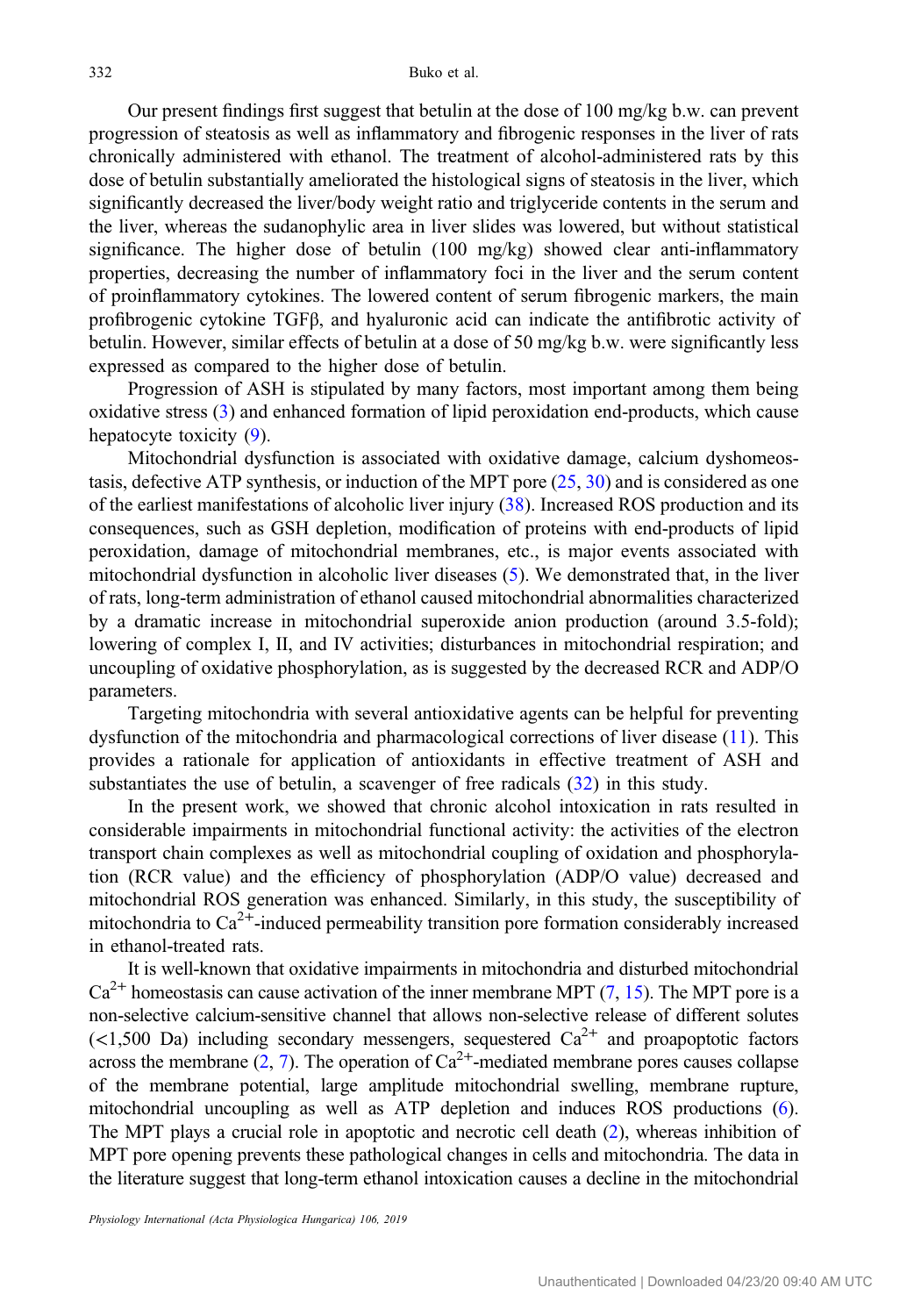<span id="page-10-0"></span>membrane potential and enhances the sensitivity of mitochondria to calcium-induced MPTs, respiratory chain dysfunction, and hepatocyte apoptosis/necrosis (5, 9, [27](#page-11-0)).

As demonstrated in this study, betulin administration during intoxication significantly decreased mitochondrial production of superoxide anions and TBARS concentration and increased GSH content in the liver of ethanol-treated rats, preventing disturbances in redoxbalance in liver cells. Betulin treatment normalized the parameters of mitochondrial respiration (RCR) and oxidative phosphorylation (ADP/O), restored the activities of complex I and II, but did not affect Complex IV activity. Simultaneously, betulin treatment of rats with ASH resulted in a dose-dependent increase in mitochondrial resistance to  $Ca^{2+}$ -induced MPT pore opening. We suggest that the beneficial hepatoprotective effect of betulin in ASH can be connected with the antioxidative properties of this compound and can be realized via its mitochondrial effects attributed to inhibition of the MPT.

## Acknowledgements

The study was financially supported by the State Program of Belarus "Fundamental and Applied Sciences for Medicine," Subprogram 11.1 "Fundamental and Applied Medicine" (no. 1.17).

## Conflict of interest

The authors declare no conflict of interest.

#### **REFERENCES**

- 1. Akerboom TP, Sies H: Assay of glutathione, glutathione disulfide, and glutathione mixed disulfides in biological samples. Methods Enzymol. 77, 373–382 (1981)
- 2. Alavian KN, Beutner G, Lazrove E, Sacchetti S, Park HA, Licznerski P, Li H, Nabili P, Hockensmith K, Graham M, Porter GA Jr, Jonas EA: An uncoupling channel within the c-subunit ring of the  $F_1F_0$  ATP synthase is the mitochondrial permeability transition pore. Proc. Natl. Acad. Sci. U. S. A. 111, 10580–10585 (2014)
- 3. Albano E: Alcohol, oxidative stress and free radical damage. Proc. Nutr. Soc. 65, 278–290 (2006)
- 4. Bai T, Yang Y, Yao YL, Sun P, Lian LH, Wu YL, Nan JX: Betulin alleviated ethanol-induced alcoholic liver injury via SIRT1/AMPK signaling pathway. Pharmacol. Res. 105, 1–12 (2016)
- 5. Bailey SM, Cunnunham CC: Contribution of mitochondria to oxidative stress associated with alcohol liver disease. Free Radic. Biol. Med. 32, 11–16 (2002)
- 6. Batandier C, Leverve X, Fontaine E: Opening of the mitochondrial permeability transition pore induces reactive oxygen species production at the level of the respiratory chain complex I. J. Biol. Chem. 279, 17197–17204 (2004)
- 7. Bernardi P, Lisa DF: The mitochondrial permeability transition pore: molecular nature and role as a target in cardioprotection. J. Mol. Cell Cardiol. 78, 100–106 (2015)
- 8. Buege JA, Aust SD: Microsomal lipid peroxidation. Methods Enzymol. 52, 302–310 (1978)
- 9. Cederbaum AI, Lu Y, Wu D: Role of oxidative stress in alcohol-induced liver injury. Arch. Toxicol. 83, 519–548 (2009)
- 10. Ci X, Zhou J, Lv H, Yu Q, Peng L, Hua S: Betulin exhibits anti-inflammatory activity in LPS-stimulated macrophages and endotoxin-shocked mice through an AMPK/AKT/Nrf2-dependent mechanism. Cell Death Dis. 8, 2798 (2017)
- 11. Diogo CV, Grattagliano I, Oliveira PJ, Bonfrate L, Portincasa P: Re-wiring the circuit: mitochondria as a pharmacological target in liver disease. Curr. Med. Chem. 18, 5448–5465 (2011)
- 12. Golovach NG, Cheshchevik VT, Lapshina EA, Ilyich TV, Zavodnik IB: Calcium-induced mitochondrial permeability transitions: parameters of  $Ca^{2+}$  ion interactions with mitochondria and effects of oxidative agents. J. Membr. Biol. 250, 225–236 (2017)
- 13. Johnson D, Lardy HA: Isolation of liver or kidney mitochondria. Methods Enzymol. 10, 94–96 (1967)